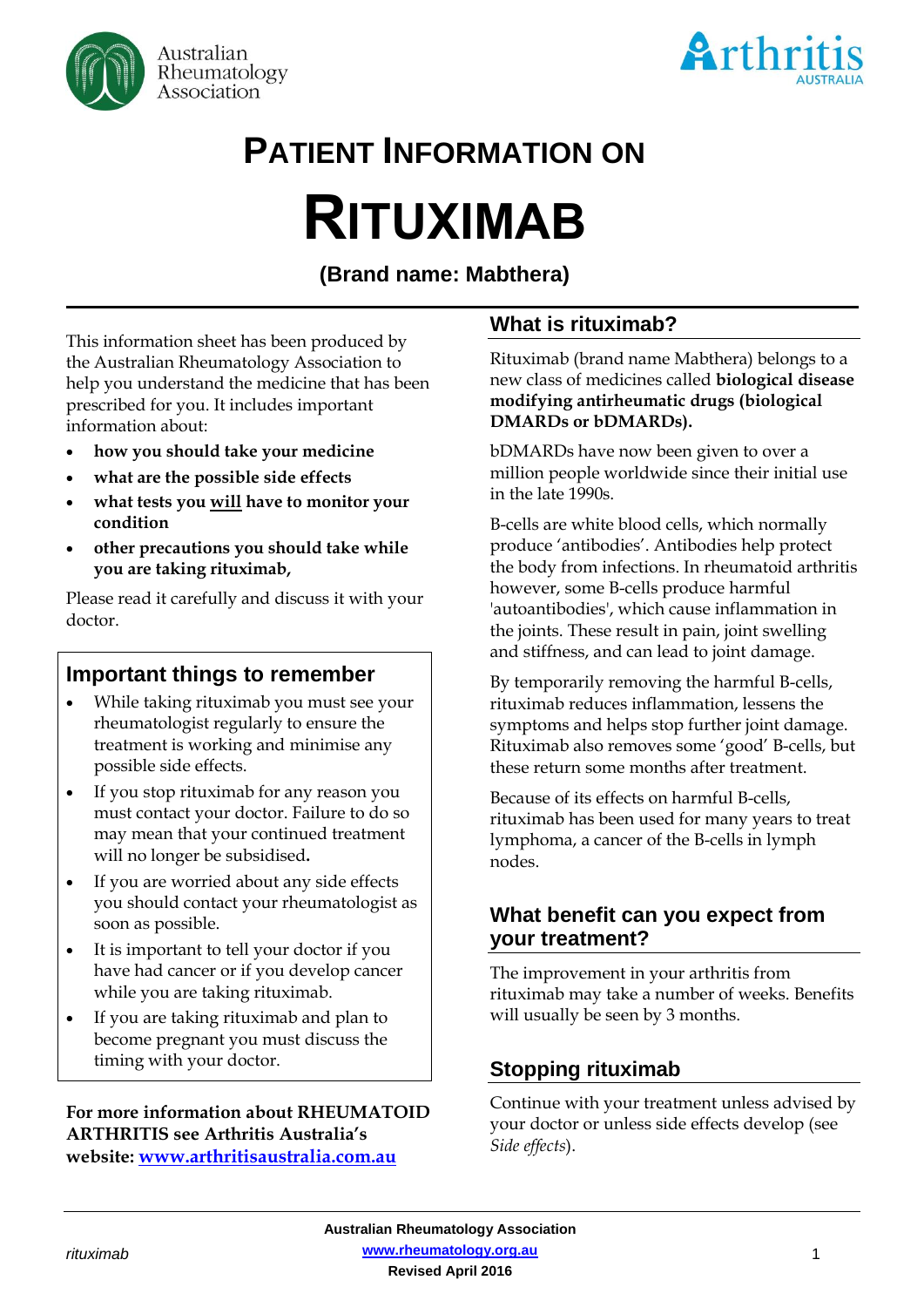If you stop rituximab for any reason you **must** contact your doctor. Failure to do so may mean that your continued treatment may no longer be subsidised.

# **How will your condition be monitored?**

In view of the current prescribing restrictions for all bDMARDs:

- Rituximab will only be given if your disease is active and if standard treatments have been unsuccessful.
- It will not be continued unless it helps your condition. This will be assessed at least 12 weeks after the start of treatment.
- Blood tests will be required during your treatment to monitor your condition and to determine the effectiveness of treatment.
- The frequency of blood tests will depend on what other medicines you are taking and what other illnesses you might have. Your rheumatologist will determine the frequency of tests required.
- You may require blood tests to check your antibody and B-cell levels before you commence a course of treatment and before repeated treatment.

# **How is rituximab given?**

Rituximab is given as a drip (infusion) into the vein. The infusion normally takes 2 to 4 hours. You will need to stay for at least an hour after the infusion to make sure you don't have any side effects.

Rituximab is given in combination with the DMARD methotrexate.

Sometimes a boost of a steroid may be used as part of a premedication to reduce side effects (see *Side effects*).

# *What is the dosage?*

A course of treatment consists of 2 doses given two weeks apart. The dosage is 1000mg for each of the infusions.

#### *Can other medicines be taken with rituximab?*

Rituximab may be used with other arthritis medicines including:

- other DMARDs such as methotrexate
- steroid medicines such as prednisolone or cortisone injections into the joint
- anti-inflammatory medicines (NSAIDs) such as naproxen (Naprosyn) or ibuprofen (Brufen, Nurofen)
- simple pain medicines such as paracetamol.

There are separate information sheets for the medicines mentioned above.

Rituximab cannot be used with other bDMARDs. It should also not be given within 4 weeks of treatment with etanercept (Enbrel), within 8 weeks of receiving infliximab (Remicade), adalimumab (Humira), golimumab (Simponi), certolizumab (Cimzia) or abatacept (Orencia).

# *How long is the treatment continued?*

A course of treatment is usually repeated every six months for Rheumatoid Arthritis. Your response will be monitored by your rheumatologist, with blood tests and examination, about 3 to 4 months after your last infusion.

# **Are there any side effects?**

You might experience side effects with your treatment. Contact your doctor if you have any concerns about possible side effects. Many side effects disappear when rituximab treatment is stopped.

#### *Most common possible side effects*

- *Blood pressure:* Because rituximab may cause a drop in your blood pressure your doctor may advise you to stop taking your blood pressure medicine temporarily before your treatment.
- *During infusion:* Side effects may include fever, chills, shaking, fatigue, tongue swelling, itch, flushing, fast heart beat, chest pain, shortness of breath or muscle and joint pain.

These effects can usually be reduced by giving corticosteroids (e.g. prednisone or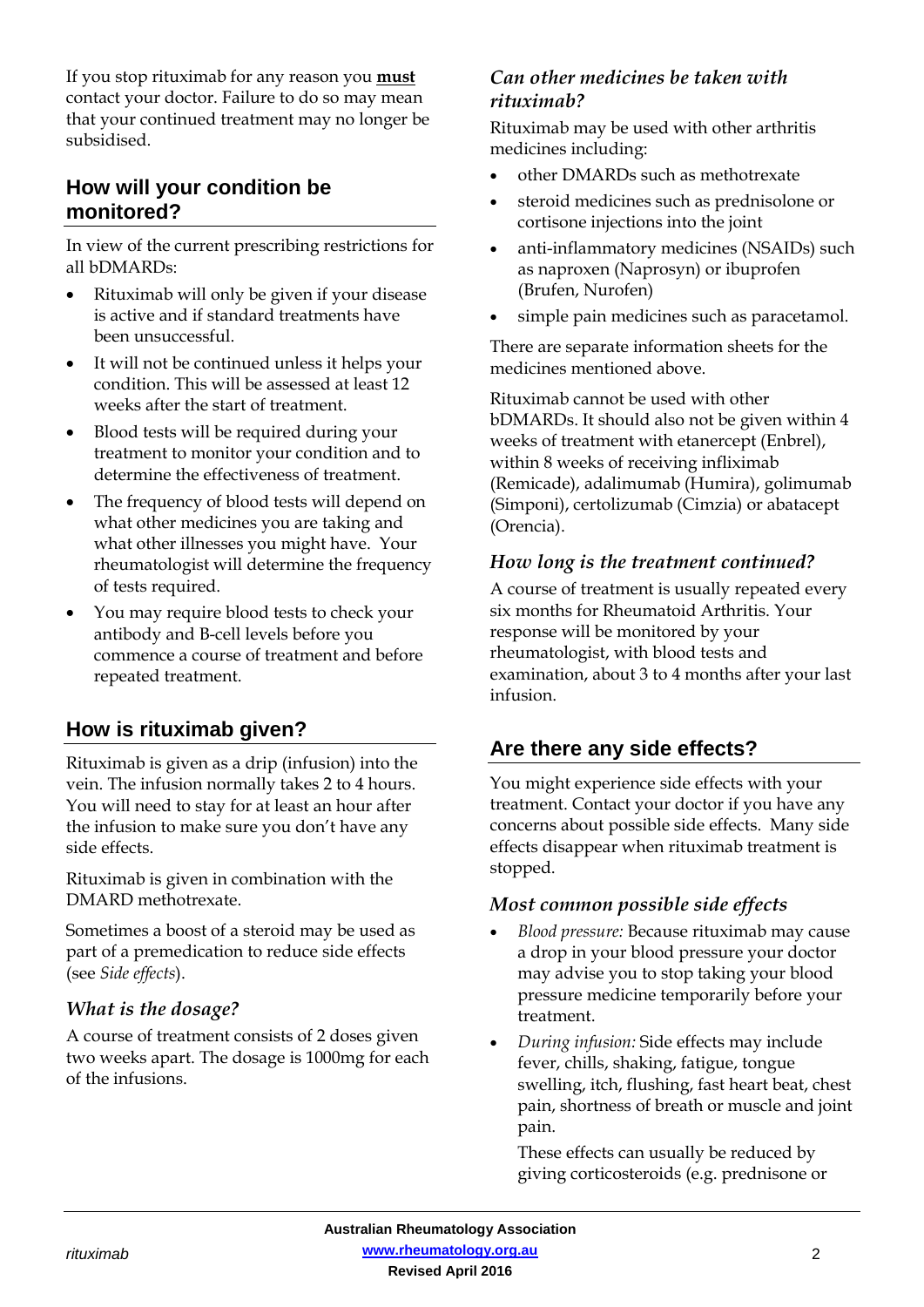cortisone), antihistamines and paracetamol before the treatment.

- *Headaches, cough and stomach/ bowel discomfort* may also occur.
- *Infections:* Infections (e.g. colds and sinusitis) may occur more frequently than usual.
- *Allergies:* If you have received previous treatment with other biological medicines you may experience an allergic reaction with rituximab.

#### *Less common or rare possible side effects*

- *Serious infections:* A rare virus infection of the brain (progressive multifocal leukoencephalopathy, or PML) is found more commonly in patients with immune diseases such as systemic lupus erythematosus (SLE) and rheumatoid arthritis than in the general population. It is thought to be more common in patients with SLE than rheumatoid arthritis but it is still very rare (less than 1 in 10 000 people). This may be increased further in patients with SLE or rheumatoid arthritis who are given rituximab.
- *Diarrhoea.*
- *Muscle stiffness*, pins and needles, or numbness in the skin.
- *Nervousness*, feeling anxious or agitated or inability to sleep.
- *Sweating* or night sweats.
- It is still unclear from research if there is an increased risk of cancer due to rituximab treatment (see *Precautions*).

# **What precautions are necessary?**

#### *Infections*

- If you have an active infection of any kind treatment with rituximab will not be given until the infection is treated successfully.
- Rituximab will not be given if you have active untreated HIV (AIDS) infection as it is likely to make these conditions worse.
- Hepatitis B or C infection may not necessarily exclude treatment.
- Because of the risks associated with infection the following tests may be conducted before commencing treatment with rituximab:
	- blood tests for hepatitis B and C
	- $-$  chest x-ray
	- HIV tests are required for those who are at risk of this infection.
- If you have an active infection of any kind, it should be treated quickly. See your doctor if you think you have an infection. Treatment with rituximab may be withheld until the infection is treated successfully.

#### *Use with other medicines*

- Rituximab can interact with other medicines. You should tell your doctor (including your general practitioner, rheumatologist and others) about all medicines you are taking or plan to take. This includes over the counter or herbal/naturopathic medicines.
- You should also mention your treatment when you see other health professionals.
- Rituximab does not increase the risk of side effects from low dose aspirin (taken for prevention of heart attack and strokes).

#### *Vaccines*

- If you are on rituximab it is recommended you should not be immunised with 'live' vaccines such as MMR (measles, mumps and rubella), OPV (oral polio virus), BCG (Bacillus Calmette Guerin) or yellow fever. Talk with your rheumatologist before receiving any vaccines.
- Pneumovax and the combined yearly seasonal flu/swine flu vaccinations are safe and recommended to reduce your risk of those infections.
- Because rituximab removes antibodyforming B-cells, vaccinations are less effective for several months after a course of treatment. You should plan vaccinations before a course of rituximab or between courses. You should discuss this with your rheumatologist or general practitioner.